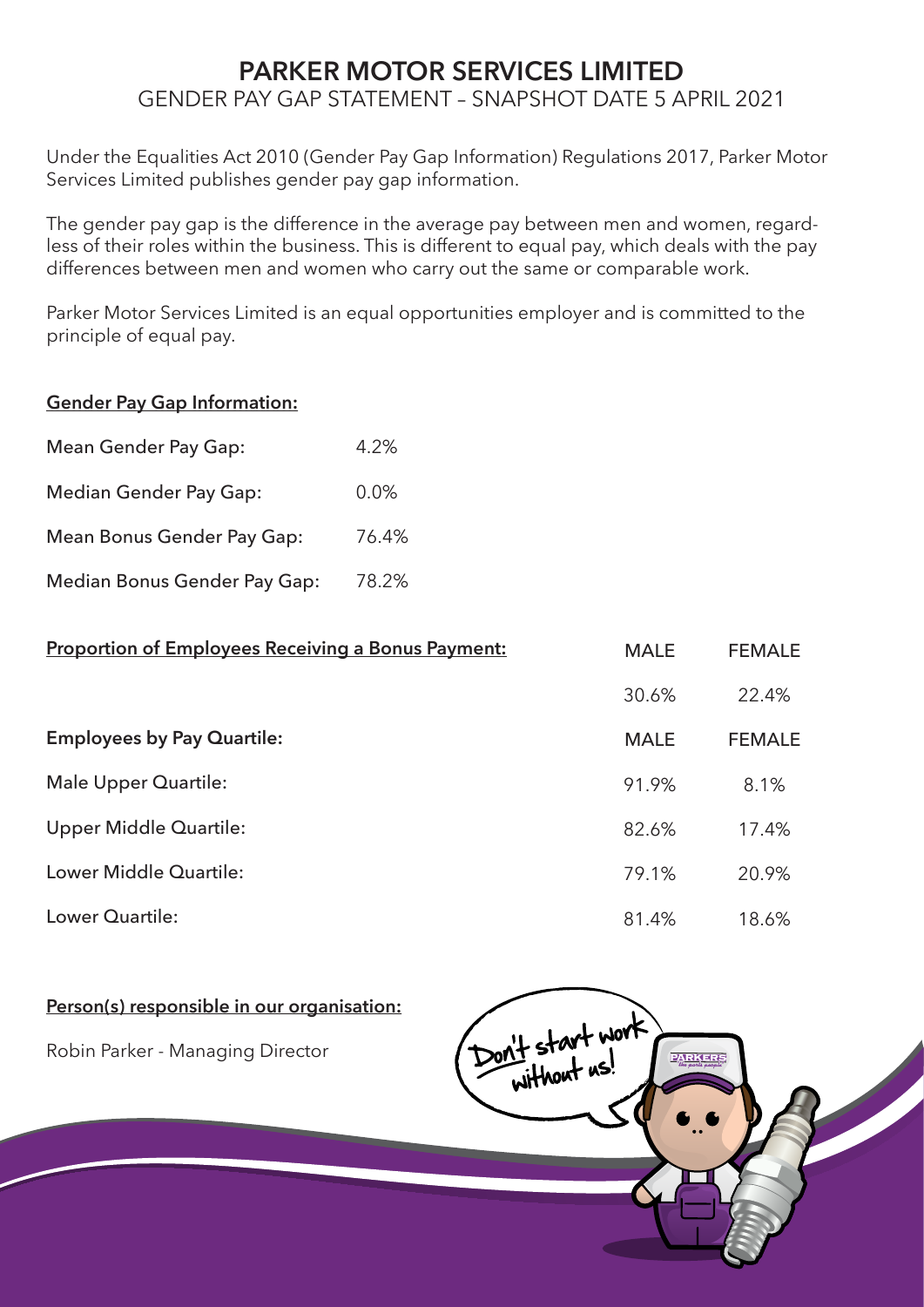# **PARKER MOTOR SERVICES LIMITED** GENDER PAY GAP STATEMENT – SNAPSHOT DATE 5 APRIL 2020

Under the Equalities Act 2010 (Gender Pay Gap Information) Regulations 2017, Parker Motor Services Limited publishes gender pay gap information.

The gender pay gap is the difference in the average pay between men and women, regardless of their roles within the business. This is different to equal pay, which deals with the pay differences between men and women who carry out the same or comparable work.

Parker Motor Services Limited is an equal opportunities employer and is committed to the principle of equal pay.

### **Gender Pay Gap Information:**

| <b>Mean Gender Pay Gap:</b>   | 3.0%  |
|-------------------------------|-------|
| <b>Median Gender Pay Gap:</b> | 0.0%  |
| Mean Bonus Gender Pay Gap:    | 65.0% |
| Median Bonus Gender Pay Gap:  | 35.8% |

| <b>Proportion of Employees Receiving a Bonus Payment:</b> | <b>MALE</b> | <b>FEMALE</b> |
|-----------------------------------------------------------|-------------|---------------|
|                                                           | 28.9%       | 15.8%         |
| <b>Employees by Pay Quartile:</b>                         | <b>MALE</b> | <b>FEMALE</b> |
| <b>Male Upper Quartile:</b>                               | 87.3%       | 12.7%         |
| Upper Middle Quartile:                                    | 81.4%       | 18.6%         |
| Lower Middle Quartile:                                    | 84.3%       | 15.7%         |
| Lower Quartile:                                           | 85.7%       | 14.3%         |

#### **Person(s) responsible in our organisation:**

Robin Parker - Managing Director